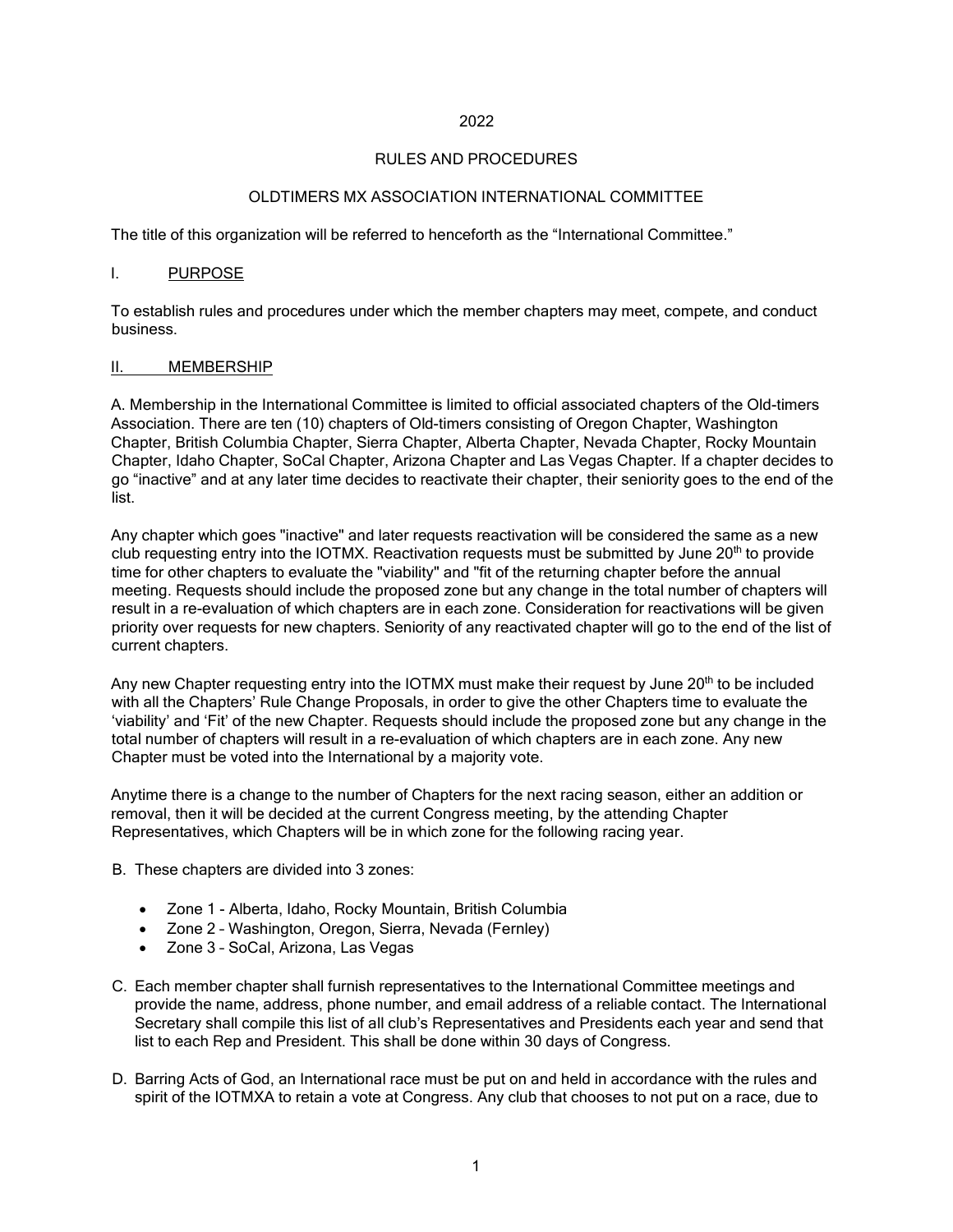financial or economic reasons, shall receive a one-year exemption from the no vote rule, providing they pay their annual Association dues. This Rule shall be reviewed and voted on, every year starting in 2012 until Congress decides the economic factor is no longer an issue and clubs would have to revert to annual races to maintain their vote, at Congress.

E. Any chapter that does not pay their dues at or by congress shall go to the bottom of the seniority list. Any chapter that does not produce at least a tentative race date at or by congress will lose seniority over a date chosen later if another chapter already has it. In addition, any chapter that disregards IOTMX rules (mistakes not withstanding) or does not communicate, which subsequently disrupts the flow of normal IOTMX operations may lose their seniority. The majority of chapters will decide.

# III. AUTHORITY

A. The International Committee has overall authority to make decisions, which are fully binding on all members and member chapters at all IOTMX events.

B. Each Chapter representative will have a letter of authorization from the chapter president and a membership card to vote at Congress. The official representative of each member chapter has absolute authority to render decisions, act and/or vote on behalf of his respective chapter at International Committee meetings.

C. Each chapter representative has one vote on the issues at Congress. There will be no proxy votes or proxy representatives at Congress. Votes on issues shall be counted at Congress only; no rule changes shall be considered, except at Congress. A simple majority will pass a rule proposal. A tie vote is a failure.

## IV. OFFICERS

A. The Chairperson of the annual Congress meeting will be from the hosting chapter.

B. The Official Spokesperson for the year will be the hosting chapter representative.

Duties of the Spokesperson: Spokesperson will be the point of contact for whatever matters need resolution during the year. Spokesperson will send out a written ballot (or whatever electronic or current method is accepted) for each chapter to vote. These ballots (or electronic records) would be sent to the International Secretary for recording. This process will not be used for making or changing rules. This process is for resolving issues not covered by existing rules. All rules must be created or changed through Congress. As with general Congress voting, a simple majority is what is needed to pass a proposed resolution. A tie vote is a failure.

A. The secretary will be the OTMX Record keeper and Scorekeeper (or can be selected at the meeting). The only official officer is the OTMX Secretary who will be the record keeper and scorekeeper. The Secretary will send out communications regarding race entry forms, race results, notices regarding a particular chapter being out of order according to the rules, etc.

## V. MEETINGS

A. Time and place for the next meeting shall be established before adjournment of the current meeting.

- B. The host chapter for the following year will be determined at the Congress meeting according to the established rotating schedule or by adding a new chapter.
- C. Meetings shall be held approximately once a year. At this meeting the Chairman will have no vote on any issues, not even to break a tie.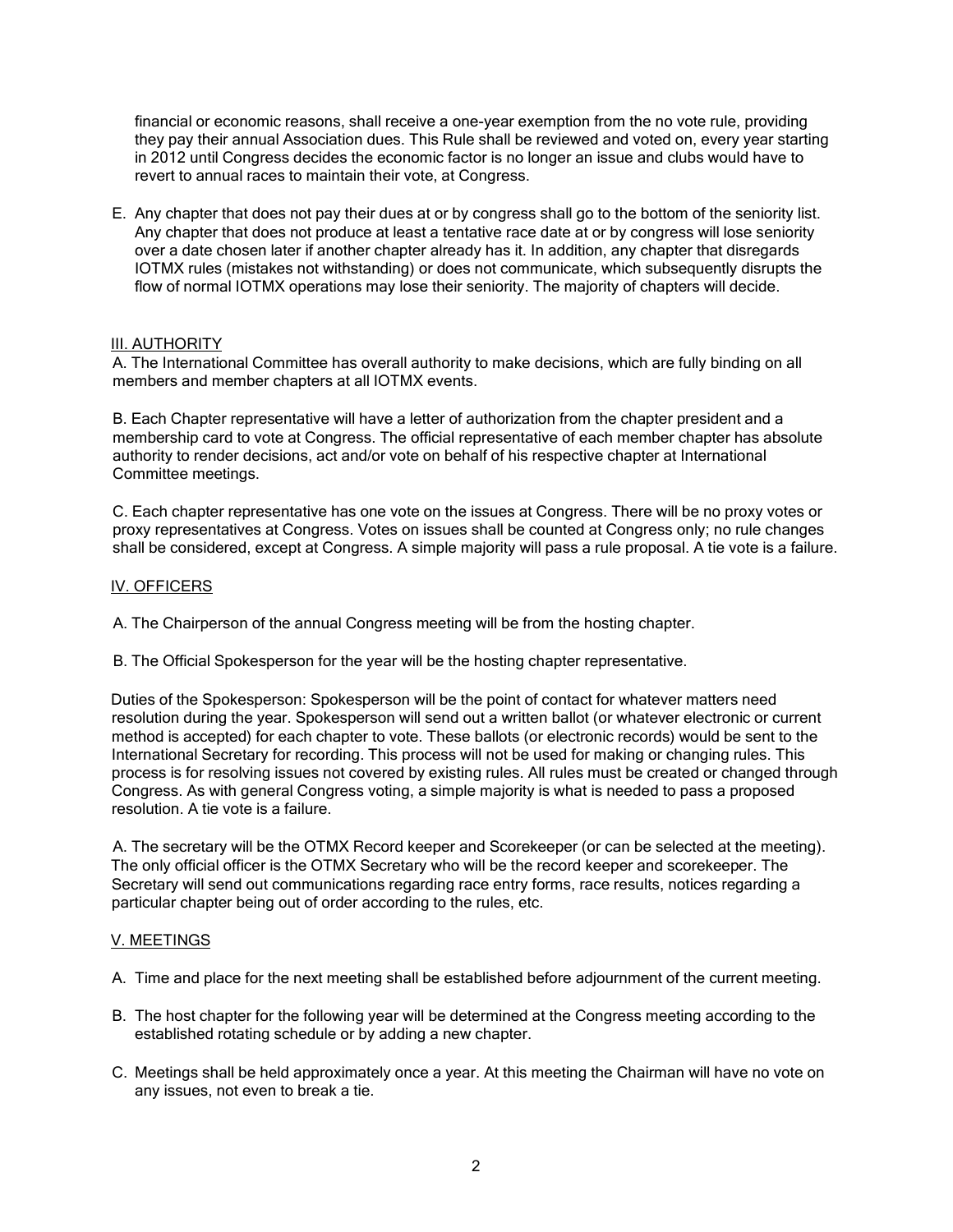D. Meetings shall be conducted informally, except that they shall be in a professional and organized manner according to Roberts Rules of Order. All speakers shall be at the direction of the Chairperson and shall direct their comments to the Chairperson. If a person has a comment they wish to make, they shall put up their hand and wait to be acknowledged by the Chairperson before speaking.

> 1. The first item on the agenda will be: The set fee for International Awards and expenses will be presented at the Congress meeting of the year completed or the representative present will have no voice or vote during the meeting.

2. The second item on the agenda will be: Each chapter will select their date for the next year's schedule. This is done in Seniority order.

- E. Each chapter shall submit its agenda AND its tentative race schedule date to the International Secretary no later than 90 days prior to Congress. The International Secretary can extend the deadline at her discretion up to but not beyond 80 days prior to Congress. The International Secretary will compile the submitted agendas and email each chapter a copy 70 days prior to Congress. The chapters will then have approximately two (2) weeks to confer, to refine their proposals or "fine tune" scheduling issues, before re-submitting their final version no later than 55 days prior to Congress. If there is no resubmittal, then the original agenda will stand. The International secretary will then email the final agenda items to each Chapter no later than 40 days prior to Congress. so that there is time before Congress for each Chapter to discuss these proposals with their general membership.
- F. 2020 was an exceptional year that required the association to adapt as the Covid-19 pandemic situation progressed. Any actions taken during this year shall not be construed as precedent setting. Any actions taken during this exceptional year may be used as an example during any other extreme or exceptional circumstance.

All Agenda Items must be in final motion format so they can be adopted into the rules as presented without the need for modification, followed by RATIONALE (explanation of the motion) and then followed by the INTENT (the intent of the motion cannot be altered at Congress). Minor changes in wording shall be allowed at Congress, for clarification purposes only, providing the INTENT of the proposal does not change.

After each vote the International Secretary shall read back, the final wording, what will be put in the rulebook, just so that it is clear to everyone present. This final wording must receive the consent of the Congress Reps

The International Secretary shall keep a yearly record of the Rationale and Intent of rule change proposals. If a Proposal is submitted without being in final format, including Rationale and Intent, the International Secretary will return it for proper completion.

Note: There is nothing stopping a club that has difficulty formulating a rule in the proper format, from asking for help from other Association members that may have the skills to do this. Therefore, there is no excuse for not presenting their proposal in final format with proper Rationale and intent.

## VI. INTERNATIONAL CHAMPIONSHIP TROPHY AWARDS

A. Each member chapter will contribute \$300 or variable fee toward the purchase of International awards, plaques, and expenses of the hosting chapter. This fee will be submitted at the Congress meeting to the IOTMX Secretary/Treasurer. The IOTMX Secretary/Treasurer will be accountable to provide documentation for expenses incurred. The IOTMX Secretary/Treasurer shall maintain and carry over a balance of no less than \$1000. Should the balance fall below \$1000, the fee will increase as needed at the following congress until the reserve is restored.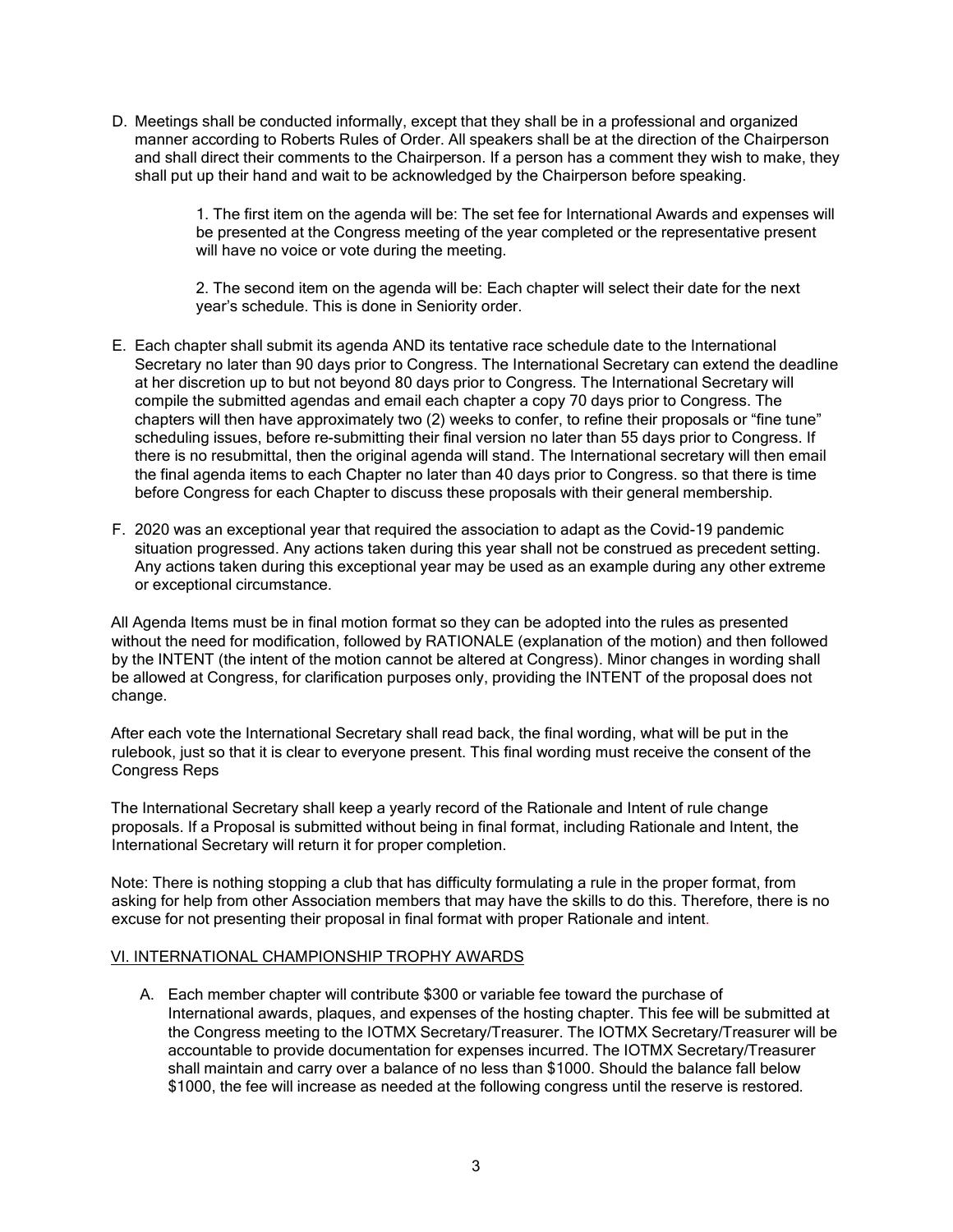- B. The top ten finishers in each class shall receive trophies or plaques each year. If there are less than ten all will receive trophies or plaques. The first-place rider in each class will receive a jacket from their own chapter. The embroidering on this jacket will be consistent with Congress guidelines, i.e., International OTMX, (Year), (Class) Champion, and the individual's name on the front.
- C. The club hosting the Congress is responsible for providing plaques for the past-completed year. Plaques will be presented at the Sierra Chapter International of the next year. The jackets will be presented either at an appropriate chapter meeting or gathering or brought to the Sierra race and presented along with the plaques.
- D. The international scorekeeper will be recognized each year with a jacket, equal to or same as the #1 plate winner. The hosting chapter purchasing the plaques and awards will purchase this jacket, with funds coming from the International Association.

E. Each year a chapter will be named International Chapter Champion for the previous year. The International Old-Timers Chapter Championship will utilize a positive scoring system. Each Chapter will be scored for its riders participating in each specific event. Also, each year, Chapters will submit names to be placed on this Legends Cup. See Appendix 1 for details on this award.

# VII. APPLICATION

These rules are applicable for competition among member chapters at International Championship events.

# VIII. RIDER ELIGIBILITY

- A. The rider must reach his fortieth birthday prior to the end of the calendar year to be a member of the International OTMX Association. A rider's age in the +50, +60, +70 and +80 Classes shall be determined by their birthday reached prior to the end of the calendar year. All riders must produce a legal form of identification that shows proof of age, if asked to do so by any Chapter Rep or by an official of the host Chapter.
- B. Rider must be a paid-up member in good standing of his chapter.
- C. Rider must have current International OTMX membership card showing Name, Age, Date of Birth, Chapter, rider classification, Year of Issue. This card will be required to be shown at sign up at an International event. If a rider's class is changed during the racing season, it is the rider's responsibility to obtain a new card for this class change. The membership cards will reflect the class designated by the International Committee, not the club designation.

## IX. RIDER CLASSIFICATION

A. An unclassified rider at International Championship events will be classified by the presiding riding committee. If this committee cannot reach a decision, the rider in question will be placed in the INTERMEDIATE class. This new rider will have some form of identification that is dignified, during his first moto so that he can be identified by the presiding riding committee. This identification could be colored ribbons either on his helmet or on his arm. Should it become apparent that the rider has been improperly classified the rider may be moved up or down. Points will not be scored for the rider's first moto if he is moved up or down. When a rider is moved up or down a class at an event, the first moto will be the average of the following four. When the decimal point is .5 and above, the finish position will be rounded up. If it is .4 it will be the lower score.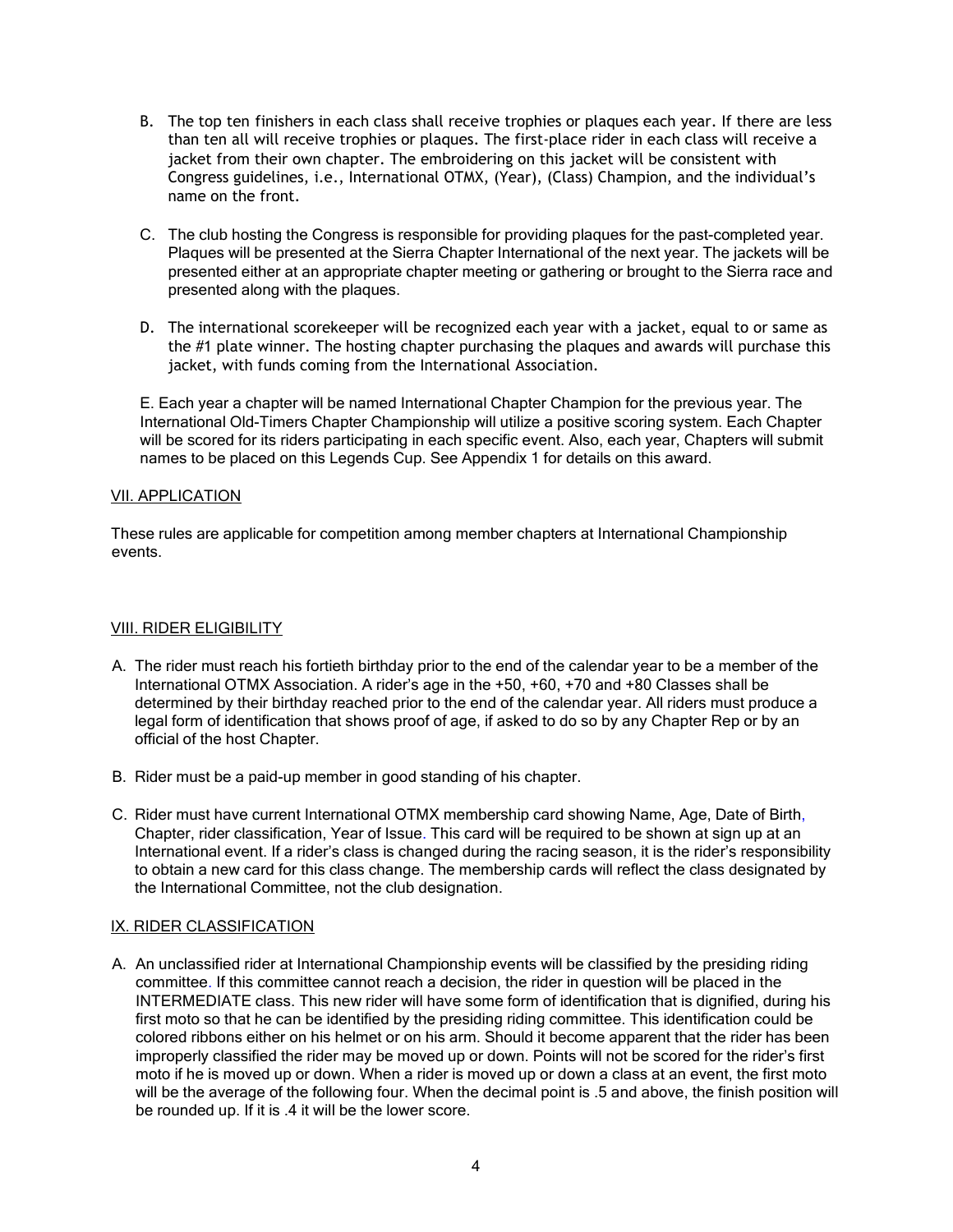B. All riders will ride the class and skill level of their club designation. The rider class will be verified before the beginning of the race event with the OTMX International rep for each club providing a listing of their riders to the OTMX International Scorekeeper.

C. When a rider has been advised as to his move up or down at any IOTMXA event and the rider does not comply with the IOTMXA decision, the rider in question will be disqualified and shall stay disqualified until such time as he moves into his proper class.

Classes will be designated as:

Novice Class (40-49 years) Plus 50 Novice Class (50 to 59 years) Plus 60 Novice Class (60 years and older) Plus 70 - 74 Novice Class (70-74 years and older)

Intermediate Class (40-49 years) Plus 50 Intermediate Class (50-59 years) Plus 60 Intermediate Class (60 years and older) Plus 70 - 74 Intermediate Class

Expert Class (40-49 years) Plus 50 Expert Class (50-59 years) Plus 60 Expert Class (60 years and older) Plus 70 – 74 Expert Class

Master Class (40-49 years) Plus 50 Master Class (50 years and older) Plus 60 Master Class (60 years and older) Plus 70 – 74 Master Class

Plus 75 class (75 years and older) Plus 80 class (80 years and older) Plus 90 class (90 years and older)

D. All Plus 50 classes will be limited to riders 50 years and older. This plus 50 classification/term is determined by age and not ability. Plus 50 classes will be Novice, Intermediate, Expert and Master. The Plus 50 class has the option of riding in the Plus 40 class, example: Plus 50 Expert could by choice ride in the Expert class.

All Plus 60 classes will be limited to riders 60 years and older. This Plus 60 classification/term is determined by age and not ability. Plus 60 classes will be Novice, Intermediate, Expert, and Master. The Plus 60 class has the option of riding in the Plus 40 or Plus 50 classes.

All Plus 70 classes will be limited to riders 70 years and older. This Plus 70 classification term is determined by age and not ability. Plus 70 classes will be Novice, Intermediate, Expert and Master. The Plus 70 class has the option of riding in the Plus 40 class, plus 50, or plus 60 classes,

The Plus 75 and Plus 80 classes will be limited to riders 75-80 years and older. If the rider has reached his 80<sup>th</sup> birthday he can ride the 80 plus class or wherever he chooses. He can ride if he wants to.

E. We have accepted a computer database formula that determines when a rider should be moved up based on how many riders, they beat in all motos ridden, or move down based on how many riders beat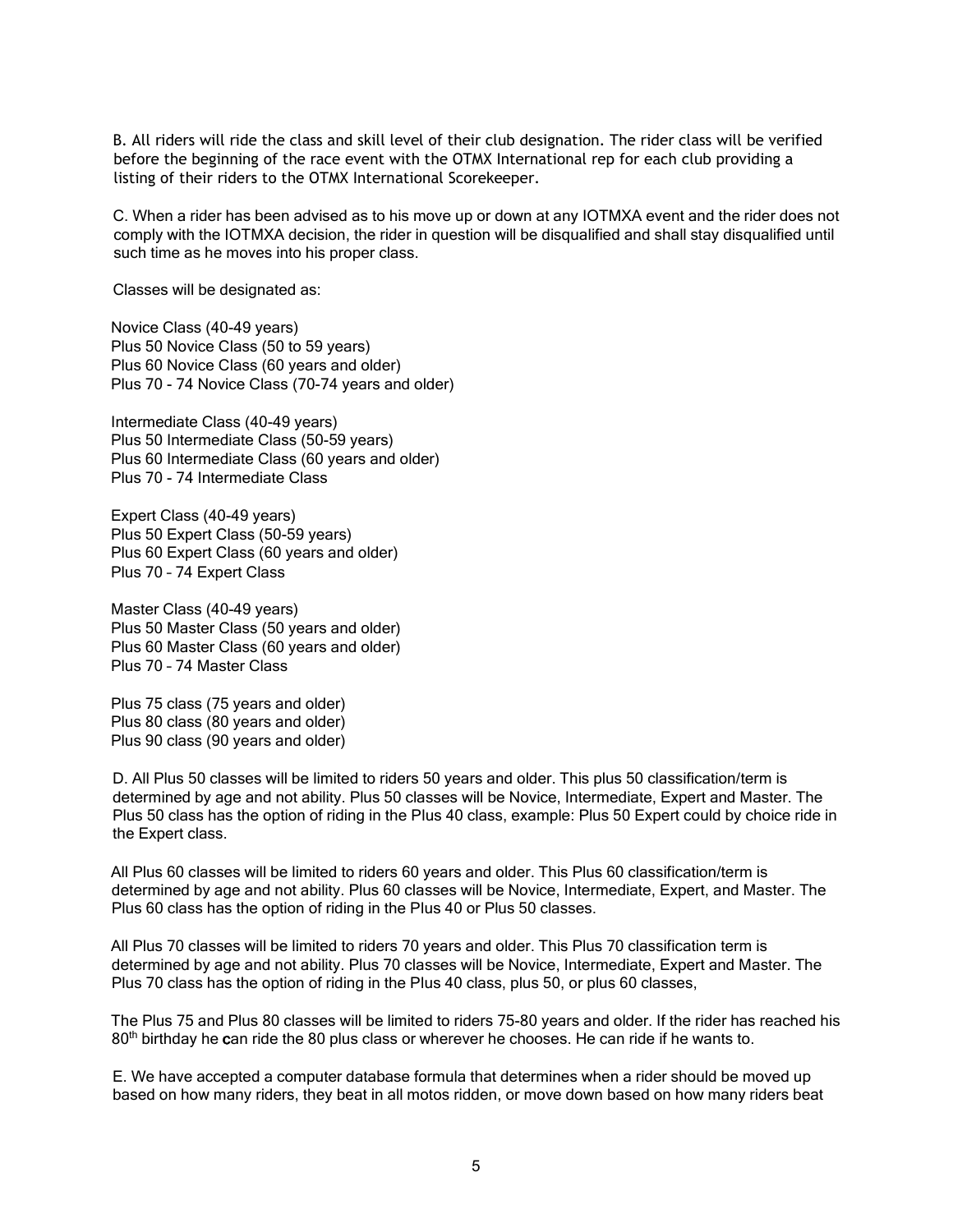them. This formula will be processed after the last International event has taken place. The moved ups or down will be forwarded to the rider's home chapter for approval or disapproval. When a rider is moved by the system to a higher class and his Rep says no, then his Rep must present reasons for the denial to the other Chapter Reps for review. The other Chapter Reps are then allowed to vote on the move. It would require a majority of "yes, move" votes to override the original "does not move." The approval or disapproval will then be forwarded to the Record keeper. These actions will be taken before the start of the next racing season. When a rider is informed, he is signed up in the wrong class, they will not be allowed to compete in that class. When a rider is moved by the system to a higher class and his rep says yes, he be moved up, he stays there for at least that year before he can move back down. The computer database formula average figure is decreased to 3.0 for all 40, 50, and 60 classes (except Masters).

F. If a rider wishes to move up to a higher class to see if he is competitive in that class, he can try it for two (2) races/events. If he finds he is not competitive in that higher class, he can move back down to his original class. Points will not be counted for the higher class if he moves back down. The rider will be given credit for riding in that zone.

G. If a rider wishes to drop down a class, they must do so by obtaining approval from a minimum of six (6) different club representatives. The International Secretary will be notified of this decision in writing or by the appropriate form

H. No forced move ups shall be allowed after the OTMX Rider has completed three (3) International events. Except in the situation where the riding committee (Chapter Reps) have determined there was a blatant and obvious attempt to hold back during those three (3) races for purposes of "locking into a class". Process: An accusation of sandbagging (with reasons and supporting information) must be proposed by a Rep and submitted to All Chapter Reps for review. Therefore, if all authorized Reps are not present at an event, this accusation must be written up and submitted to ALL Chapter Reps for review and voting via email or other means, (other than the forum). A "yes" vote to move the rider must be made by a 2/3 (two thirds) majority of ALL IOTMA Reps. When a rider is moved up, he will be informed at his/her next race if he/she cannot be notified sooner. A rider moved by this "sandbagger" method will be given credit for the races completed in the lower class for the purposes of zone qualification only, but no points will be carried to their new class and the "points averaging" applicable to other moves will not apply. The rider has the option to get with his/her Rep to appeal the decision. If an appeal is lodged, the rider can state his case and the Reps can take another vote.

I. If a rider leaves the Association for any period, he returns to the same class he left, or obtains approval to move down.

## X. NUMBER SYSTEM

A. Numbers of the correct color will be carried on three number plates (front, left, and right sides).

B. Plate colors will be:

| <b>Masters</b>       | - Black with white numbers  |
|----------------------|-----------------------------|
| Experts              | - White with black numbers  |
| <b>Intermediates</b> | - Yellow with black numbers |
| <b>Novices</b>       | - Green with white numbers  |

70 experts may run black or white backgrounds.

Any IOTMX Champion is allowed to wear a RED background with number 1 on their plates or their regular number. This background color option is not to be carried forward if the rider moves up a class.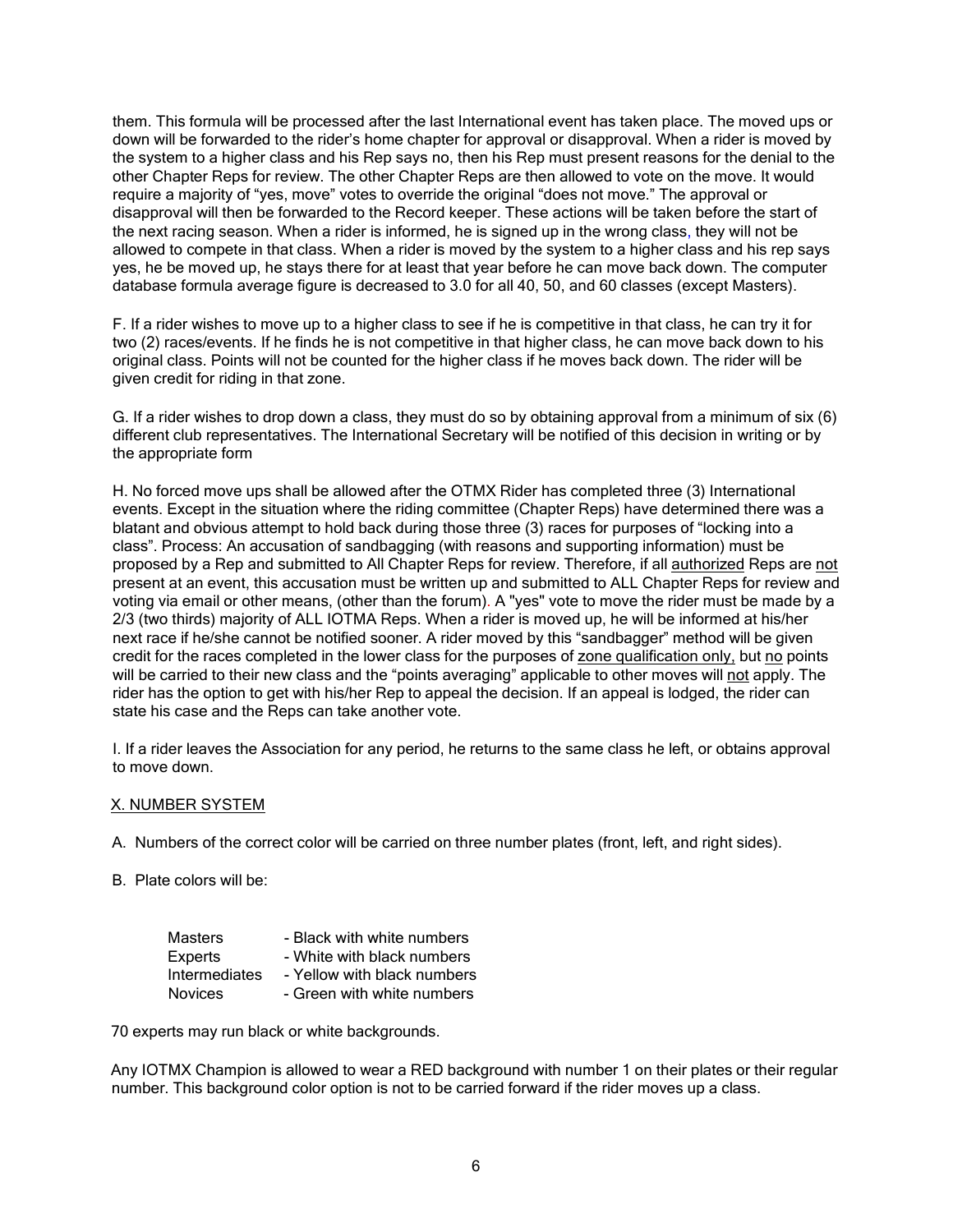- C. Those riders who do not have the proper color background will be docked a lap for each moto they ride with the wrong color background. This statement will be included on the entry form. A strip of the appropriate colored duct tape applied horizontally above and below the number would be acceptable for single event purposes only. It will not be necessary to add tape to number plates when all the riders on the line are the same rider classification. Riders with the wrong-colored number plates will not receive international Points.
- D. Number plates 1-10 are earned numbers and take precedence at an International event.

## XI. SCORING SYSTEM

A. A rider must ride at least three International Meets, in at least two (2) of the three (3) zones (total of three races) to receive the number one through ten plate for his class. The total number of events scored for the year for determining overall finishing position will be based upon the number of events held as follows:

| Events | Scored |
|--------|--------|
| 15/14  | 8      |
| 13/12  | 7      |
| 11/10  | 6      |
| 9/8    | 5      |

If two riders finish the season with the same figure that constitutes a tie, the greatest number of first place finishes will be utilized for breaking any ties at year end. If there is still a tie, then the most moto wins will break the tie.

- B. The IOTMXA will utilize the negative scoring system for scoring at the actual race events. First place = 1; second place  $= 2$ ; third place  $= 3$ , etc.
- C. The International Old-timers will utilize a positive scoring system. This International point scoring system will be based on the overall event finish position, not per moto. Following points will be assigned to rider finish position:

Place

| 1 <sup>st</sup>  | $=$ | 30 points                                                |
|------------------|-----|----------------------------------------------------------|
| 2 <sub>nd</sub>  | $=$ | 27 points                                                |
| 3 <sup>rd</sup>  | $=$ | 25 points                                                |
| 4 <sup>th</sup>  | $=$ | 23 points                                                |
| 5 <sup>th</sup>  | $=$ | 21 points                                                |
| 6 <sup>th</sup>  | $=$ | 19 points                                                |
| 7 <sup>th</sup>  | $=$ | 17 points                                                |
| 8 <sup>th</sup>  | $=$ | 15 points                                                |
| .9 <sup>th</sup> | $=$ | 13 points                                                |
| $10^{th} =$      |     | 11 points                                                |
| 11 <sup>th</sup> |     | 10 points, everyone thereon gets 10 points for attending |
|                  |     |                                                          |

D. All points earned in any given class remain in that class and cannot be carried to another class EXCEPT WHERE IT IS SPECIFICALLY STATED IN THESE RULES. If a rider moves to a new class, either up or down, their actual finishing positions in their previous class and those corresponding points are not used. The rider will be given credit for competing at all events before a move took place, but this credit will be in the form of zone qualification (credit for racing in the zone where the event is located) and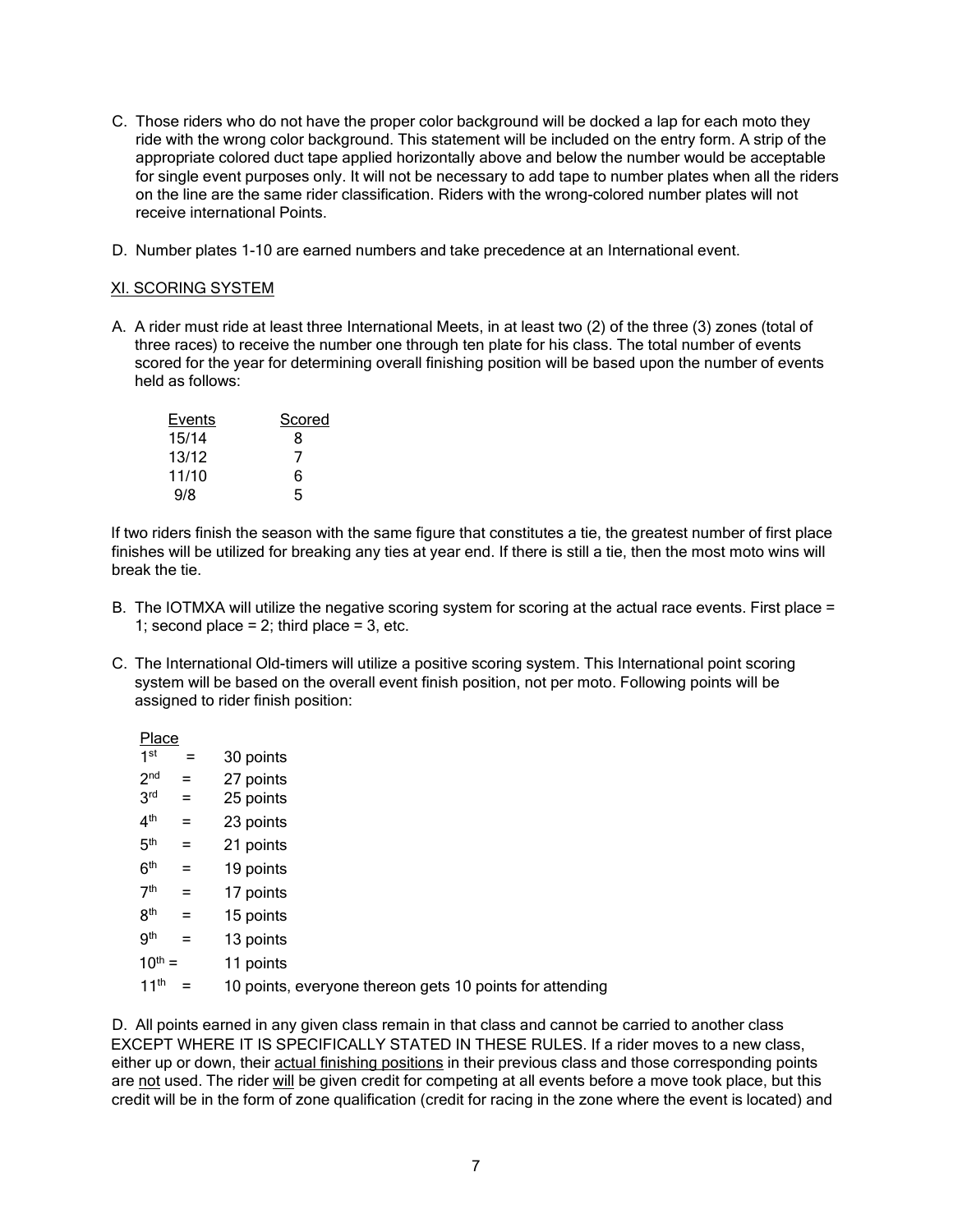points based on an averaging system. This "point's average" will not be calculated until the racing year is over because it is based on their average finish position in each event attended after they are moved. This "points average" rule applies to voluntary move ups as well, provided the move up is permanent and not a temporary move as defined by rule: Section IX RIDER CLASSIFICATION, Sub-section G., and the rider completes more races (or at least an equal amount) in the higher class than in the lower class.

- E. A rider must begin his moto, or he will be given a did not start (DNS) and points for that moto equal to double the number of riders starting the first moto on the first day. If a rider starts, but fails to complete one lap, he must inform the lap checkers that he did, in fact, start and he will be given a did not finish (DNF) and points for that moto equal to the number of riders starting that moto (last place points). If there are two or more riders that start but fail to complete one lap, and two or more inform the lap checkers then all that inform will receive equal last place positions. If there is more than one DNF after completing at least one lap, each DNF's scoring position will be determined by the number of laps completed. If two or more riders leave the race on the same lap, the better position will be given to the rider that was in front on the last recorded lap. If a rider crashes or breaks during his official old timer practice, that rider is considered a participant of the event even if they are unable to start any motos. They will be given all DNS's, credit for the race (as part of their three mandatory races in two different zones) and 10 points. They must notify the scorekeeper. Again, they must have attended the event and rode the track in one of their old timer practices or else their entry will be refunded (as per XII. RULES OF THE MEET, subsection Y) and they will not be considered a participant.
- F. If there are too many riders in a class for the starting gate or track conditions to handle safely (decision will be made by the hosting chapter), there will be a double gate start with two separate divisions, with equal trophy and payback points for each group.
- G. A class may be combined with another class, but there will be separate starts where practical. If there are less than 4 riders in the Master class – those riders have the option to choose to start in a single start with the class, they are combined with. 60 Masters and 60 Experts will be a single start. If a class is combined with a higher class, the moto will be the shorter time of the two - except for the Plus 60 and Plus 70. This combination will maintain the time established for the Plus 50. There will be a maximum of two classes - in most cases.

H. If a moto has a split start and a rider who is in the second gate starts in the first gate, they will be given a last place in their class for that moto. Any rider "jumping" the gate will be given a last place for that moto. Any penalty other than last place would be at the discretion of the attending representatives. Any rider who leaves the track and re-enters the track ahead of a rider or riders who were ahead of him/her, or at a place that gives an advantage, that rider will be given a last place for that moto. Any rider who purposely and blatantly cuts a sizeable portion of the track to obtain a better position will be disqualified for that moto and receive no points for that moto. Any penalty other than those outlined in the rules will be at the discretion of the attending Reps. All classes will be scored the same both days.

In case of a tie, the last moto will be the tiebreaker.

# XII. RULES OF THE MEET

A. International Championship events will be two-day events. An Old-timer must sign up and pay for both days of an International event. There will be no Sunday only sign up for Old-timers.

B. The standard program for an International Race meet shall consist of three motos on Saturday, two motos on Sunday. An Old-timer must sign up and pay for both days of an international event. There will be no Sunday only sign up for Old-timers. All pre-entries will have the race schedule indicating there will be three motos on Saturday and two on Sunday. If this schedule is not on the pre-entry, and there are only two "planned" motos on Saturday, it will not be considered an OT International event. Plus 60/70 Novices, Plus 70 Intermediates, plus 70 Experts and 80 classes will have two motos on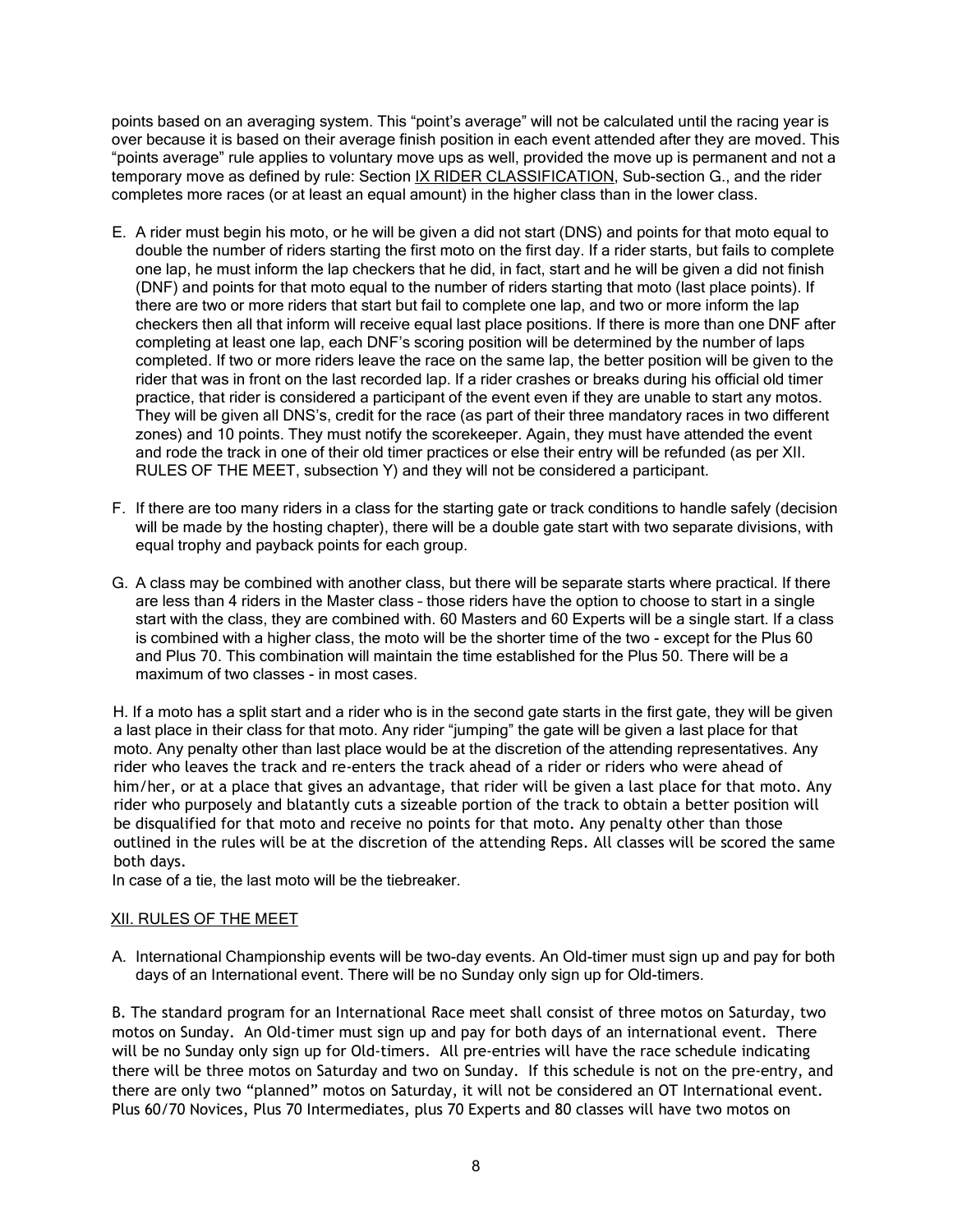Saturday and two motos on Sunday. On Saturday and Sunday, the Plus 60/70 will one of the earlier motos, usually no later than 3<sup>rd</sup> moto, to be decided by the hosting club, based upon track and weather conditions. Any fees other than the entry fee must be stated on the Race Entry for, i.e., gate, camping, etc.

Riding times for motos will be:

- $\circ$  Old-timer Master = 22 minutes
- $\circ$  Old-timer Plus 50 Master = 20 minutes
- $\circ$  Old-timer Expert = 20 minutes
- $\circ$  Old-timer Plus 50 Expert = 18 minutes<br>  $\circ$  Old-timer Intermediate = 18 minutes
- Old-timer Intermediate =  $18$  minutes
- $\circ$  Old-timer Plus 50 Intermediate = 16 minutes
- Old-timer Novice = 15 minutes<br>○ Old-timer Plus 50 Novice = 15
- $\circ$  Old-timer Plus 50 Novice = 15 minutes<br>  $\circ$  Old-timer Plus 60 Novice, Intermediate
- Old-timer Plus 60 Novice, Intermediate, Expert and Master 15 minutes
- o Old-timer Plus 70 Novice, Intermediate, Expert and Master = 15 minutes
- $\circ$  Old-timer Plus 75 = 15 minutes
- $\circ$  Old-timer Plus 80 and Plus 90 = WHATEVER HE CHOOSES

A chapter must not cut the length of motos of the Old-timer classes. If they realize they are going to run out of time, they must make up the time through manipulation of the non-Old-timer classes.

- D. Old-timers are to practice by themselves. The Masters and Experts will practice for 15 minutes; the Intermediates will practice separately for 10 minutes; the Novices will practice separately for 10 minutes; or if time permits, four ten-minute practices. This will be enforced by the color on the number plates. Should there be a violator practicing in the wrong practice, that violator will be docked a lap in his first moto. Support and Plus 30 practice will not be combined with Old-timers.
- E. The hosting chapter will determine the practice order of all practices with the following exceptions: First practice may be over 30/support (where applicable), Second practice shall be all masters and experts and third shall be all 60/70/80 riders.
- F. Plus 60, Plus 70, and Plus 80 riders will practice together as a group by themselves for 10 minutes.
- G. Plus 40 Master/Expert and Plus 50 Master/Expert shall combine to practice by themselves for 15 minutes. Plus 60 Masters and Experts shall be allowed to practice in this group at their discretion.

Plus 40 and Plus 50 Intermediates shall combine to practice by themselves for 10 minutes.

Plus 40 and Plus 50 Novices shall combine to practice by themselves for 10 minutes.

Non-Old-timer classes will practice separate from Old-timers (never on the track at the same time as Oldtimers).

The hosting chapter will determine the time and length of non-Old-timer practices.

- H. Proper rider practice will be enforced by the color on the number plates. Should there be a violator practicing in the wrong practice that violator may be docked a lap in his first moto, subject to the discretion of the riding committee.
- I. Track watering/preparation during the races shall be coordinated between the hosting chapters and track officials with track safety being the primary factor. It is, however, recommended that track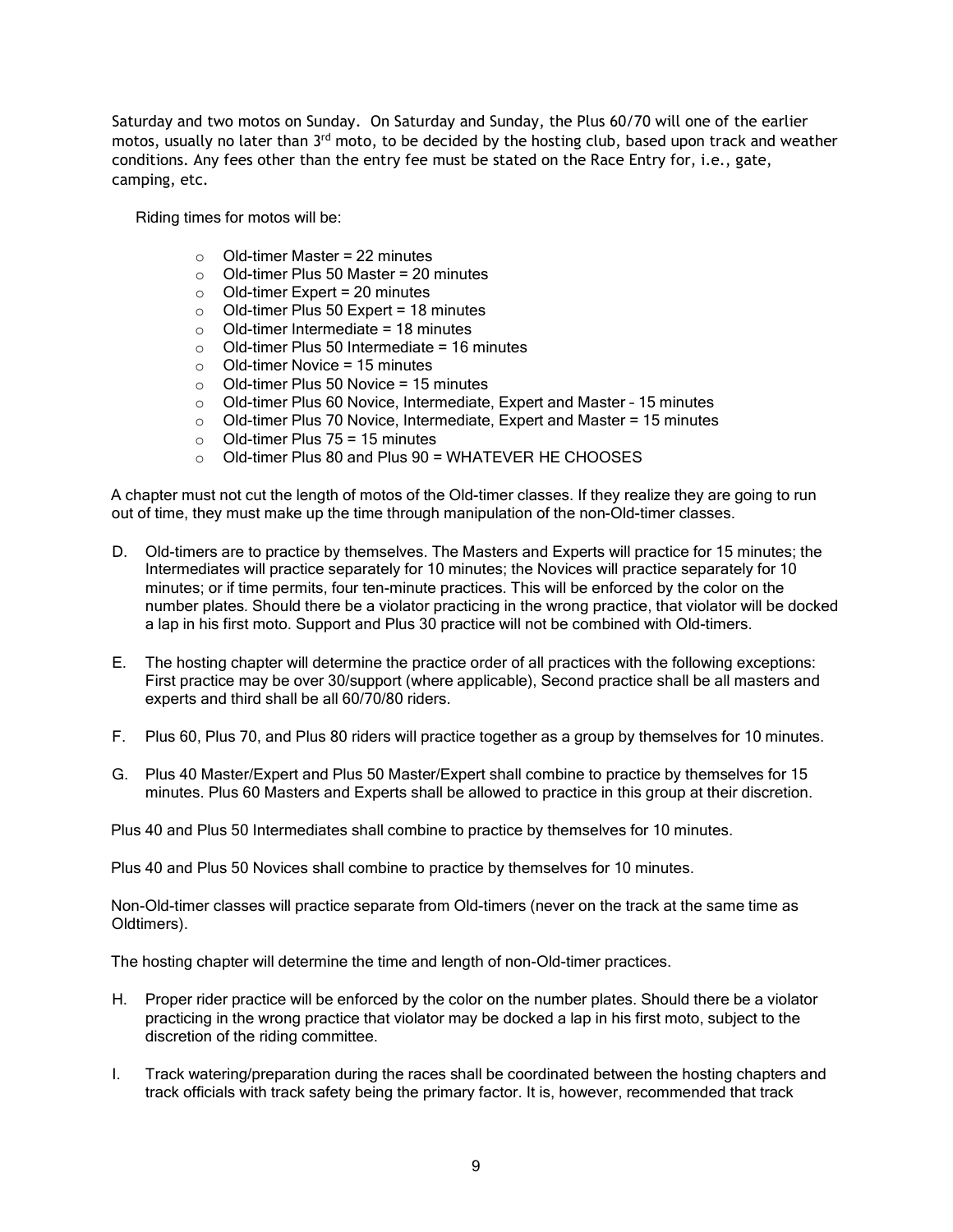watering be rotated in front of different classes as opposed to mostly being in front of the first motos during the event.

J. On both days of the International event, the program will be standardized so that Old-timers will run a set of Old-timer motos first. Plus 30 will be run after the Old-timer motos on both Saturday and Sunday. Plus 30 and Support will not be intermingled with Old-timers during the schedule. The Novices will begin on Saturday and the master's begin on Sunday. A sample schedule would be:

| First moto:  | All Old-timer classes: 40, +50, +60, +70, +80<br>Plus 30<br>Support                                       |
|--------------|-----------------------------------------------------------------------------------------------------------|
| Second moto: | All Old-timer classes: 40, +50, +60, +70, +80<br>Plus 30<br>Support                                       |
| Third moto:  | All Old-timer classes: 40, +50, +60 Intermediates, Experts, Masters and +70 Masters<br>Plus 30<br>Support |

Fourth and fifth motos: Same as second moto.

K. A presiding Riding Committee will be formed at each International Championship race. Each chapter competing will have one representative on this committee. This individual should be a member of his chapter's riding committee; thus, he will be more familiar with his own riders. This committee will meet prior to each day's riders meeting and the meeting time will be part of the printed program. The hosting chapter will post a signup sheet near the race results for each chapter representative to register. This will indicate to riders who their representative is, and to the hosting chapter referee who to refer to for resolution of disputes. On Saturday morning, chapter reps should meet after the first round of motos, to discuss other issues. In addition to the responsibilities previously outlined, the Presiding Riding Committee will rule on the following (their decision will be final):

1. Protests (lodged only by riders in the same moto - nothing else will be considered) shall be lodged with the rider's chapter representative on the Presiding Riding Committee. The protest must be in writing and lodged within one half hour after completion of the moto in question.

- a. The Presiding Riding Committee shall meet only as a group and the decision documented. The documentation shall state the issue, date, and have the signatures of all attending with their vote (yes-no-abstain) following the signature.
- b. If a member of the Presiding Riding Committee is competing in the class in question, he/she shall abstain from the voting on that specific issue.
- c. The completed document shall be forwarded to the International Scorekeeper to provide a reference for future events.

2. Riding Committee decisions will be final about verifying rider age, scoring discrepancies, track and equipment safety, and other decisions requiring the attention of the Riding Committee.

L. All members of recognized Old-timer chapters will receive a copy of these rules and annual updates from their own chapter along with their national membership and classification card.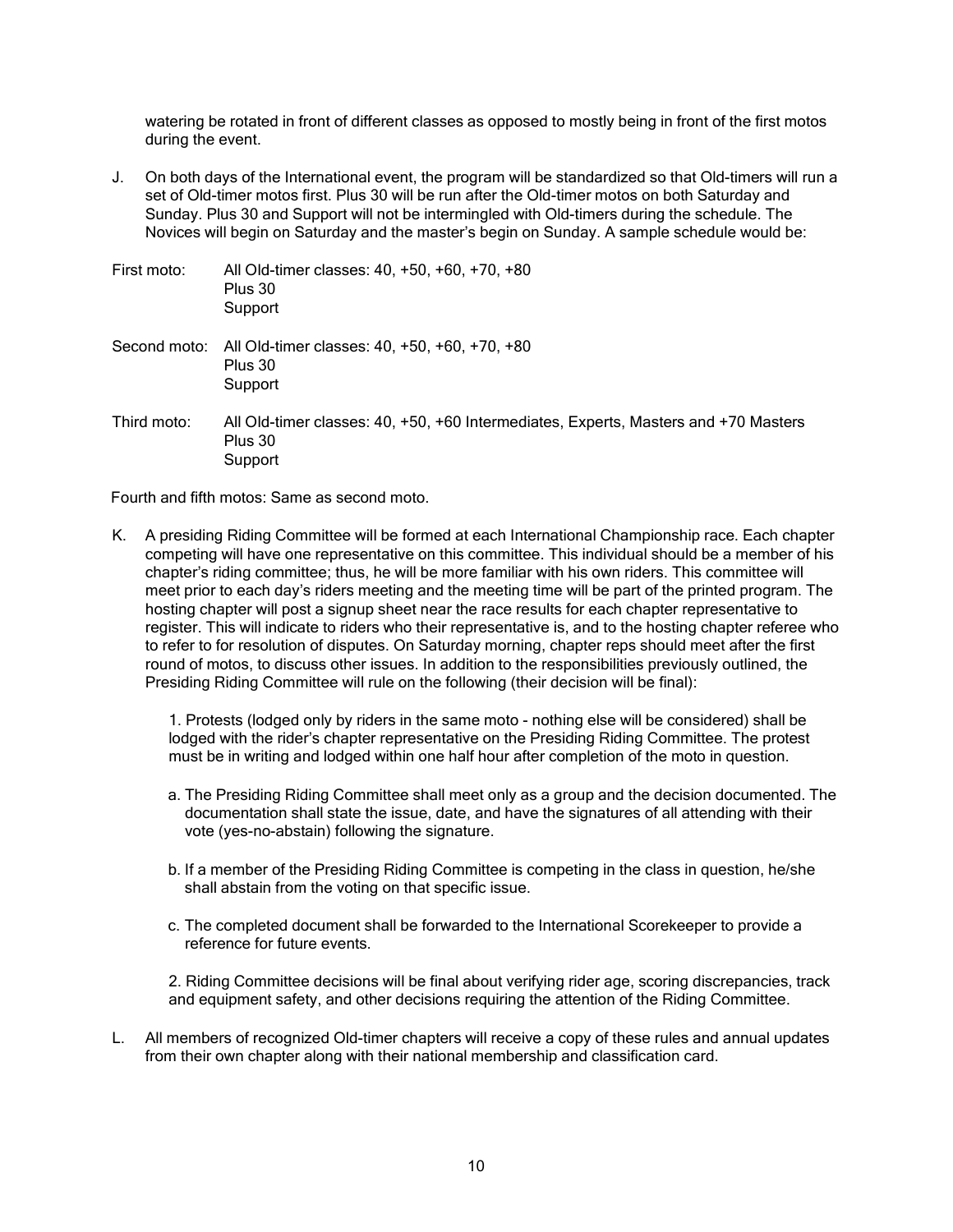- M. The International Representatives will meet on Friday; they will walk the track and review for safety. If representatives want change, and hosting chapter does not change the track, all members of the hosting chapter will be penalized and received -0- points for their final position.
- N. Changing motorcycles during a moto will be cause for finishing last in the moto. The Scorekeeper (the person doing the lap scores/sheet results) must be notified of plate number changes when changing motorcycles during the race event. This notification must be done prior to the moto where the different number is used. Failure to notify the Scorekeeper will result in finishing last in the moto.
- O. An ambulance or qualified paramedic/EMT with the proper equipment is mandatory at all Old-timer International events, and they will be at the track before practice can begin.
- P. All Old-timer International events will be covered by liability insurance.
- Q. A standard white flag only (not a white flag with blue stripe) will signify last lap.
- R. "Yellow caution" When a yellow flag is displayed, competitors must ride cautiously until they have passed the incident that caused the flag. In motocross, when a yellow flag is displayed there is no passing or jumping between the flag and the incident that caused the yellow flag. Failure to do so may result in the rider being docked from one finishing position all the way to disqualification from the event, subject to the referee's or a majority decision by the Chapter Reps. If a rider violates the yellow flag rule in two or more motos during the weekend, he/she will be disqualified for that event.
- S. If a red flag comes out during the moto, and the race is 50% done, it will be called final. If the race is not 50% done, it will be re-started. All rider positions prior to the restart will not count. Any rider who was in the original start but cannot make the restart will be given a DNF and scored according to the rules: Section XI. Scoring System, sub section E. The length of the restarted moto will be equal to the remaining time of the original moto at the point when the red flag came out. Example: The Novice class is a 15-minute moto. The red flag comes out at the 5-minute mark (approx.). The restarted moto will last 10 minutes (approx.).
- T. Each International race MUST have a definite finish line clearly visible to approaching riders as the point to which they are racing for the finish position. Suggestions are chalk line, flags in ground at edge of tract, etc.
- U. A standard set of caution flagger rules will be provided for each chapter International event.
- V. Abusive language or aggressive conduct toward race officials, scorers, or volunteers shall not be tolerated. Racers engaging in this behavior may, at the discretion of the hosting chapter, be ejected from the event and their entry fees and any points forfeited.
- W. No two International OTMX chapters will hold an International event on the same weekend.
- X. All pre-entries may be fully refundable to the rider at the club's discretion. The criteria for not returning any entry fee, whether it is a pre-entry or post entry, shall be if the rider starts any practice session.
- Y. At least thirty-three (33%) percent trophy award to all classes. Event awards shall have identification on them to clearly signify the event the award was given for: Event Name, Date/Year, and Class. Finish Place position shall be included on awards for participants placing first, second and third.
- Z. The trophy presentation will begin with the Old-timers and continue to support.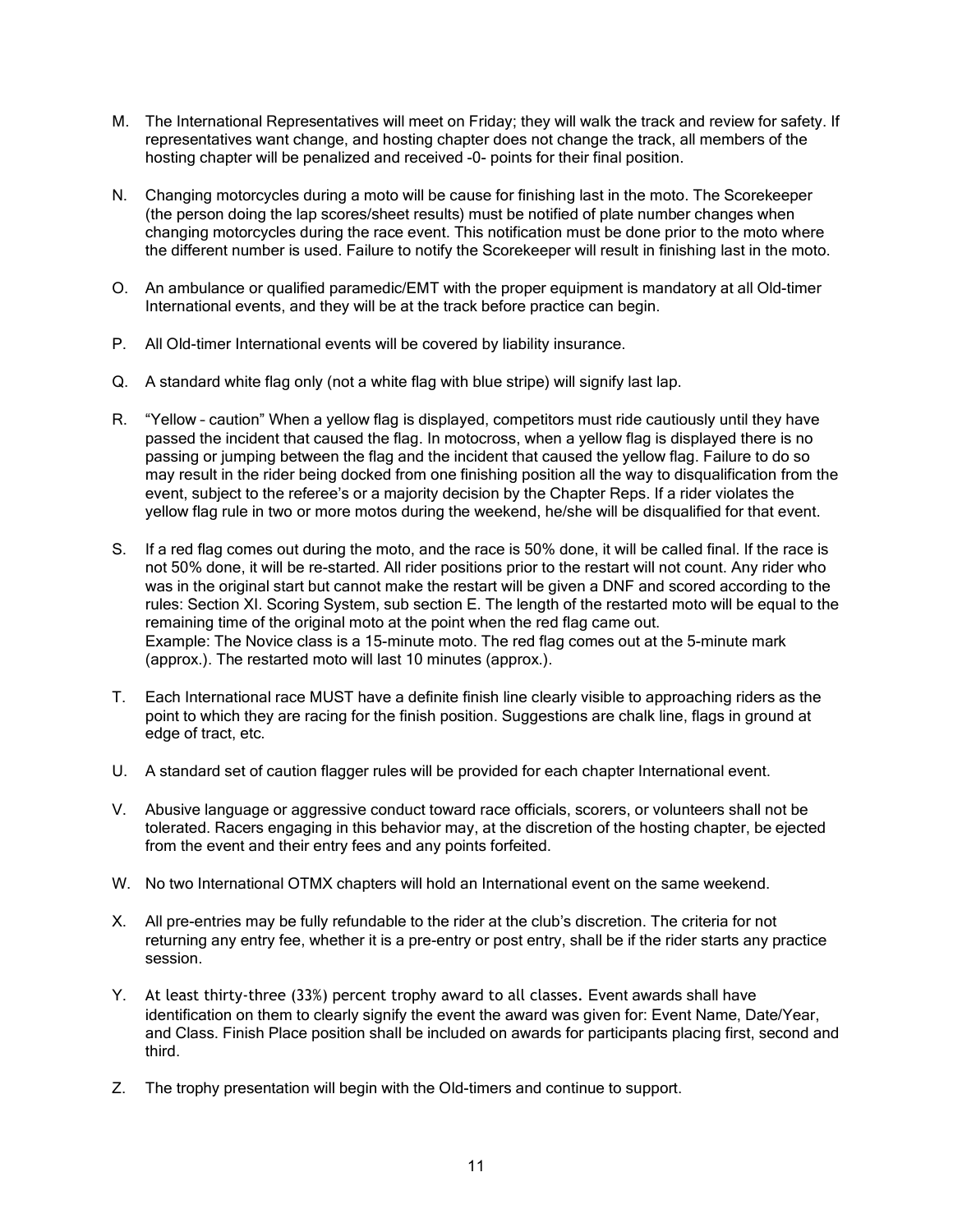- AA. Earned event trophies must be available to riders 30 minutes after the results are posted with no protests.
- BB. In addition to class Champions there will also be an overall Champion known as IOTMA Overall Champion for "that year". All points earned will count towards this championship, including points earned before a move up, with the following exception: If a rider qualifies for, and competes in, two different age group classes at an event, only his/her best finish of that event will count. In the case of a yearend tie, the person with the most firsts will win. If the tie continues then the most seconds, etc. If a tie cannot be broken, all winners will receive an award as IOTMA Co-Champions.

See Appendix 1.

Revised for 2021

History of hosting chapters of the Congress Meeting:

| 1978 - Los Angeles    |
|-----------------------|
| 1979 - Sierra         |
| 1980 - Washington     |
| 1981 - BC/Alberta     |
| 1982 - Oregon         |
| 1983 - Nevada         |
| 1984 - Los Angeles    |
| 1985 - Sierra         |
| 1986 - Washington     |
| 1987 - BC/Alberta     |
| 1988 - Oregon         |
| 1989 - Nevada         |
| 1990 - Los Angeles    |
| 1991 - Sierra         |
| 1992 - Washington     |
| 1993 - Idaho          |
| 1994 - Central Valley |
| 1995 - BC/Alberta     |
| 1996 - Oregon         |
| 1997 - Nevada         |
| 1998 - Sierra         |
| 1999 - Washington     |
| 2000 - Idaho          |

1978 - Los Angeles 2001 – Central Valley 2024 Nevada 1979 - Sierra 2002 - Riverside 2025 Rocky Mount 1980 – Washington 2003 – BC/Alberta 2026 Las Vegas 2004 - Oregon 2007 SoCal 1982 – Oregon 2005 - Nevada 2028 Arizona 1983 – Nevada 2006 – Los Angeles 2029 BC/Alberta 1984 – Los Angeles 2007 - Sierra 2030 Oregon 1985 – Sierra 2008 - Washington 2031 Sierra 1986 - Washington 2009 - Idaho 2032 Washington 2010 - Central Valley 2033 Idaho 2011 - SoCal 2012 - BC/Alberta 2013 - Oregon 2014 - Sierra 2015 - Washington 2016 - Idaho  $2017 -$  SoCal 2018 - Arizona 2019 - BC/Alberta 2020 - Oregon 2021 - Sierra 1999 – Washington 2022 - Washington 2000 – Idaho 2023 - Idaho

## APPENDIX 1 LEGENDARY INDIVIDUAL OLDTIMERS

When submitting agenda items for Congress each year chapters may submit names of past IOTMX members to be placed on the International Club Championship cup. These names will be voted on at the Congress meeting. Each chapter can submit one or two names each year and Congress will decide on what the correct Number is – one or two. The chapter submitting the name will give a brief explanation why they think this person should have his name on the "Legend Cup" and how his life has benefited all IOTMX and his chapter. Once voted on and approved, the chapter submitting the name will pay for the engraving of the name on the "Legend Cup". The chapter who has possession of the cup at the time will have the engraving done. The name will be 1/2" to 3/4" high and done by a professional engraver. If a chapter submits a name and is turned down for three (3) years in a row, it will be put on the cup the next